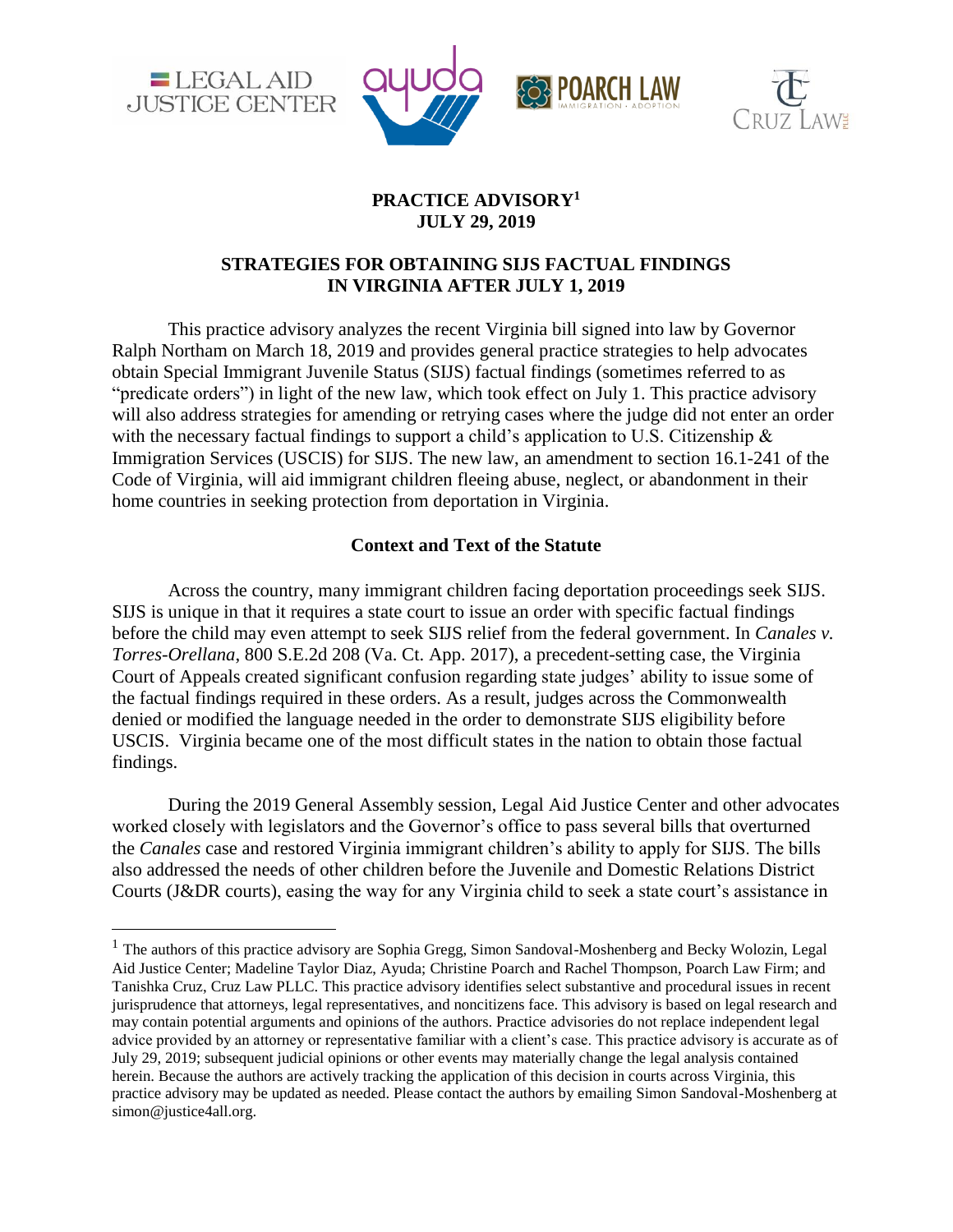proving eligibility for other benefits such as adoption assistance, Temporary Assistance for Needy Families (TANF), and timely public school enrollment. Sen. Scott Surovell (D-Mount Vernon) introduced SB 1758 and Del. Marcus Simon (D-Falls Church) introduced HB 2679. The bills initially took different approaches to fixing this issue, and each passed their respective chambers with an overwhelming bipartisan majority of votes. The bills were then placed into committees of conference in an attempt to gain consensus, and identical bills emerged that combined the approach of both. These bills garnered unanimous support in the House, and received only two dissenting votes in the Senate. Governor Northam signed both bills on March 18, 2019, and they took effect on July 1, 2019.

While the Virginia Court of Appeals in *Canales* called into question whether Virginia J&DR courts had jurisdiction to determine whether it is in the best interests of the child to return to his or her home country, newly added section 16.1-241(A1) of the Code of Virginia makes clear that J&DR courts *do* have jurisdiction to adjudicate that question and any other required factual findings.

Specifically, the language of the statute gives Virginia J&DR courts "exclusive original jurisdiction . . . over all cases, matters and proceedings involving . . . [m]aking specific findings of fact required by state or federal law to enable a child to apply for or receive a state or federal benefit." Va. Code Ann. § 16.1-241(A1) (2019). This section of Virginia Code does not *require* courts to enter any particular factual findings required by state or federal law, it merely establishes that they have jurisdiction to do so. Nor does it address any other aspect of J&DR proceedings, custody or otherwise, including standing or service of process.

This text is broad, ensuring that abused, neglected, or abandoned children are protected under the law. The United States has a long history of protecting abused, neglected, and abandoned children, and this change in law will clarify and restore Virginia courts' authority to make the factual findings necessary to protect children seeking protection from abuse, neglect, and abandonment. This amendment to the Code of Virginia is consistent with Virginia's longstanding values.

### **Case Strategies After July 1, 2019**

**Initial Filings.** Although this statute may arguably provide a basis for filing standalone SIJS petitions, submitting an attorney-drafted petition for custody which incorporates the factual basis for a grant of custody and the facts that give rise to the child's eligibility for SIJS remains best practice. *See* Appendix for sample petition.

Since section 16.1-241 of the Code of Virginia is a jurisdictional statute, there is arguably a basis for filing standalone SIJS petitions. Nevertheless, it is the position of the authors of this practice advisory that standalone SIJS petitions for custody cases should be avoided generally. Such orders are unlikely to satisfy the requirement of  $8 \text{ U.S.C.} \$ §  $1101(a)(27)(J)(i)$  that the child be "declared dependent on a juvenile court located in the United States or [] legally committed to, or placed under the custody of, an agency or department of a State, or an individual or entity appointed by a State or juvenile court". Standalone SIJS petitions may also fail to satisfy USCIS policy that the SIJS factual findings should not be sought primarily or solely for immigration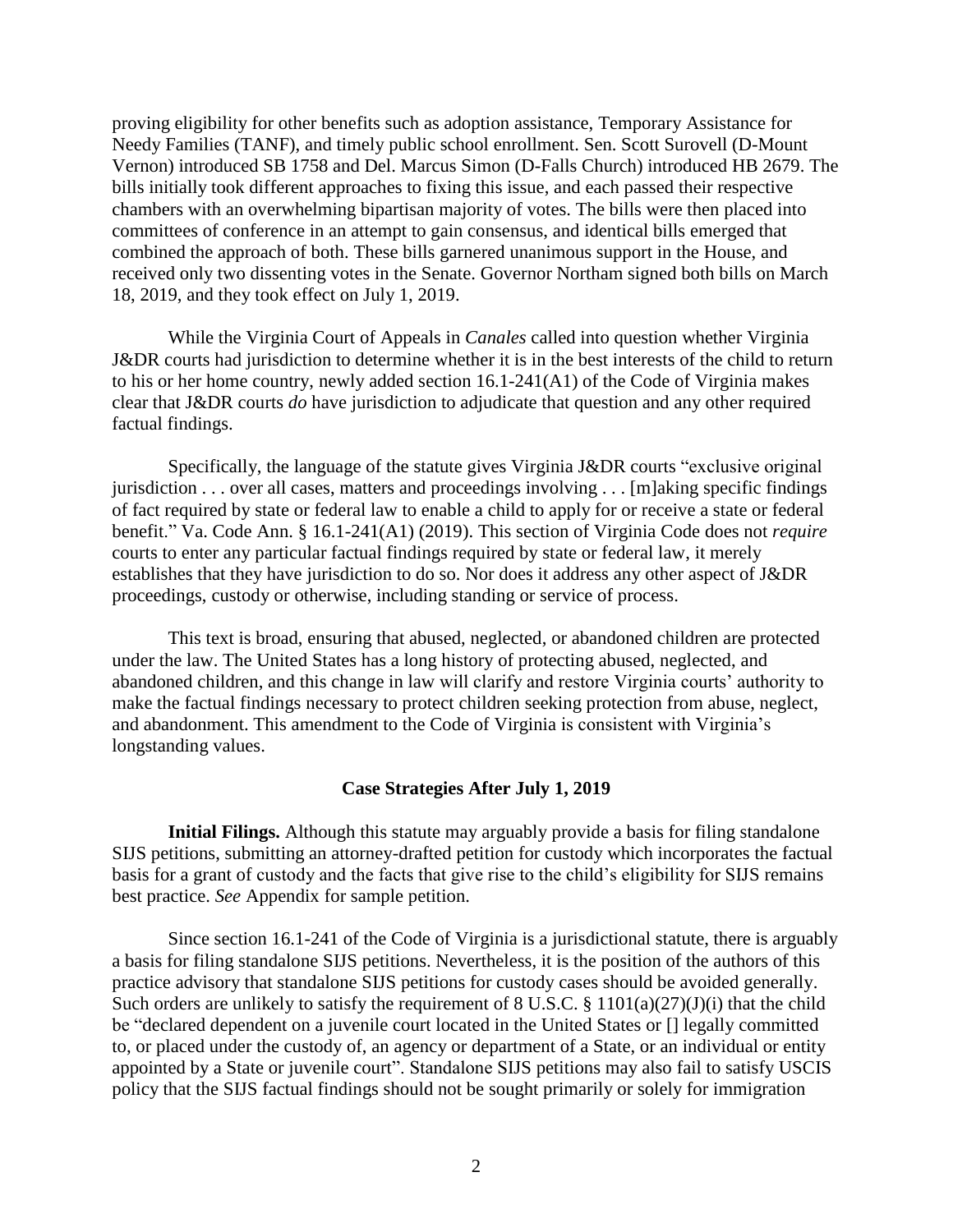benefits. This is especially so given USCIS's increase in Requests for Evidence and Notices of Intent to Deny questioning whether the juvenile court entered the factual findings in accordance with state law. Keep in mind that SIJS petitions or motions may be appropriate to file in conjunction with foster care, CHINS, or delinquency proceedings.

In drafting motions and proposed orders, continue to cite to state law and authority rather than the Immigration and Nationality Act or Title 8 of the U.S. Code. Moreover, in light of USCIS's heightened scrutiny of SIJS petitions and increased numbers of Requests for Evidence (RFE), it is imperative to place emphasis on the statutory "best interest" factors set forth in section 20-124.3 of the Code of Virginia. Submit a single proposed custody order that incorporates the SIJS findings, instead of two separate orders. *See* Appendix for a sample order. As with the petition, refer to state authority and not federal statutes.

Although this law effectively overruled *Canales* as of July 1, 2019, advocates may still encounter judges who refuse to make the requested factual findings. As noted below, the statutory text does not *require* courts to enter any particular factual findings. If confronted with this situation, consider requesting additional time to brief the issues and concerns presented by the court and/or prepare the case for appeal to Circuit Court. Remember that cases appealed from J&DR to Circuit Court are reviewed *de novo*. At the Circuit Court level, make sure to build a robust record and actively preserve issues for appeal by noting your objection to the entrance of the order as required in Rule 5A:18 of the Rules of the Supreme Court of Virginia. Be sure to note your objections with specificity. Per the *Canales* opinion, "[o]rdinarily, endorsement of an order '[s]een and objected to' is not specific enough to meet the requirements of Rule 5A:18." 800 S.E.2d at 214 (citation omitted). Feel free to contact any of the authors of this practice advisory to discuss case selection and strategies for any possible appeal to the Virginia Court of Appeals.

**Third-Party Custody.** While the new statute does not itself require courts to enter any particular factual findings, there is a strong argument that in cases involving custody claims by nonparents or third parties, courts *must* make findings regarding certain factors to overcome the parental presumption favoring biological parents over nonparents or third parties. In Virginia, custody of a child may be awarded to nonparents as long as they have a "legitimate interest" pursuant to section 20-124.1 of the Code of Virginia. Although courts typically extend a broad interpretation of a nonparent's "legitimate interest," Virginia has also long recognized the preference of biological parents over third parties in custody determinations.

In *Bailes v. Sours*, 340 S.E.2d 824 (Va. 1986), the Supreme Court of Virginia established the parental presumption standard. Under *Bailes*, nonparents overcome the parental presumption if they demonstrate by clear and convincing evidence that one or more of the following factors applies: (1) parental unfitness, (2) a previous order of divestiture, (3) voluntary relinquishment, (4) abandonment, or (5) special facts and circumstances constituting an extraordinary reason for taking a child from its parent. Therefore, in cases where the petitioner is a nonparent or third party and the factual circumstances present issues of parental abuse, abandonment, or neglect, or where a parent has voluntarily relinquished custody to a nonparent, the court is required to consider these factors and issue findings with respect to whether the parental presumption has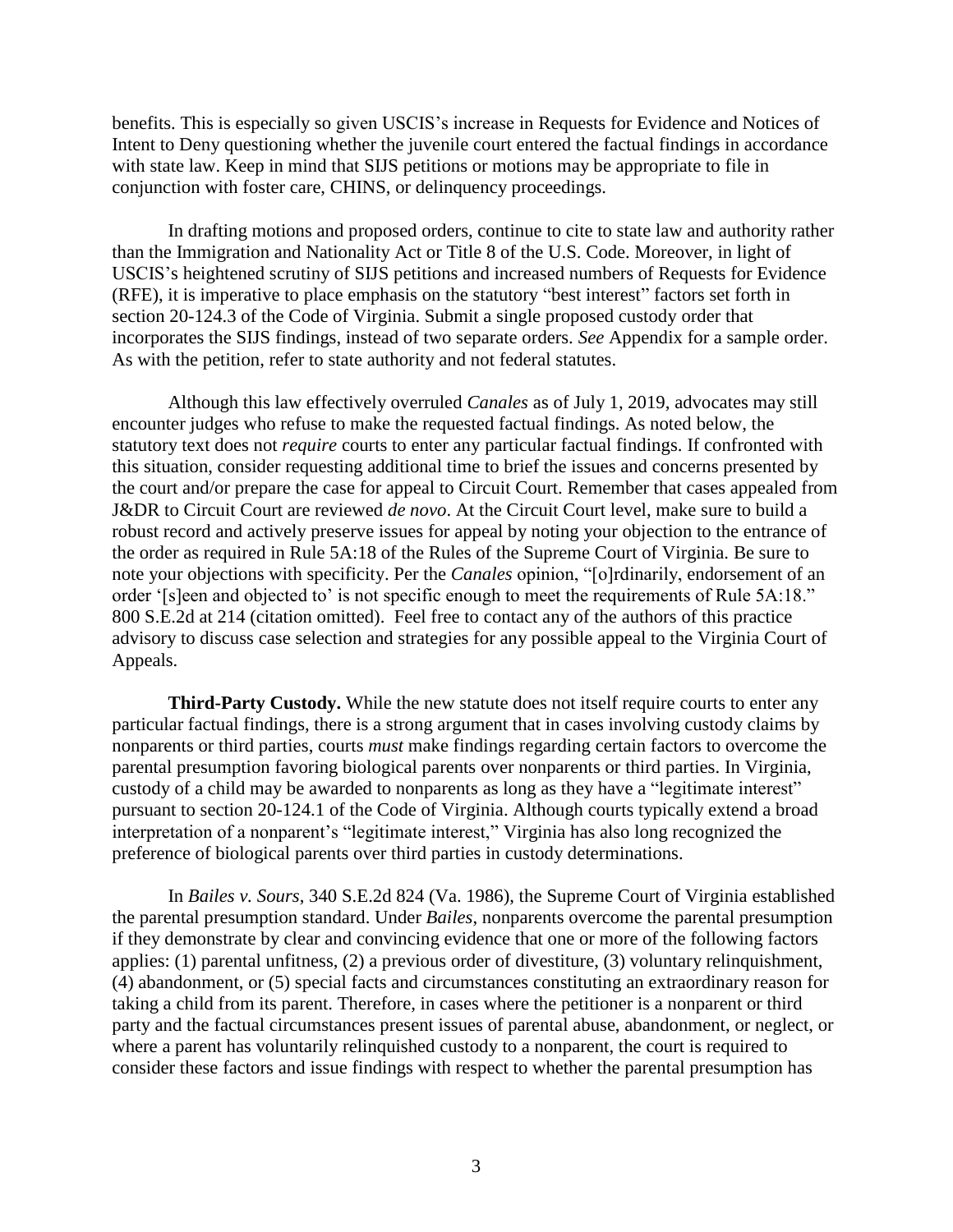been properly rebutted. *See Boyce v. Bush*, No. 2044-96-3, 1997 WL 205132 (Va. Ct. App., Apr. 29, 1997).

## **Strategies for Cases** *Adjudicated* **Prior to July 1, 2019**

**Cases where the child is still under the age of eighteen.** In cases where the court entered custody but refused to enter the SIJS findings at all or to the satisfaction of USCIS, practitioners should file a Motion to Amend or Review Order (Form DC-630). The main question here is whether a change in law is considered a material change in circumstances to make a custody modification. The short answer is yes.

In Virginia, when determining whether to modify a custody order, the court must apply the two-pronged *Keel* test: (1) whether there has been a change in circumstances since the most recent custody award and (2) whether a change in custody would be in the best interests of the child. *Keel v. Keel*, 303 S.E.2d 917, 921 (Va. 1983).

The case law is clear that a judge may consider statutory factors in determining the best interest of the child "after a material change of circumstances has been established." *Ohlen v. Shively*, 430 S.E.2d 559, 561 (Va. Ct. App. 1993). However, less clear is whether a change in applicable statutory factors could be considered "material" for purposes of modifying a custody order. Factors that have been considered changed circumstances in the past have included:

- Changes involving the children such as maturity and special educational needs. *Keel*, 303 S.E.2d at 921.
- Changes in the home life of the noncustodial parent, such as remarriage, creation of a stable home, and ability to provide emotional and financial support for the children. *Id.*
- The custodial parent's home life changing for the worse, resulting in risk of physical or mental harm to the children. *See Khalid-Schieber v. Hussain*, 827 S.E.2d 6, 11-12 (Va. Ct. App. 2019).
- One parent relocating, resulting in a change in home life and educational circumstances. *See Sullivan v. Jones*, 595 S.E.2d 36, 41 (Va. Ct. App. 2004).
- An improvement in one parent's schedule as the other's employment obligations increased. *See Peple v. Peple*, 364 S.E.2d 232, 237 (Va. Ct. App. 1988).

The case law surrounding child support modifications provides a stronger basis to hold that a change of law can be a material change in circumstances. Once a child support award has been entered, only a "material change in circumstances will justify modification of the support award." *Milam v. Milam*, 778 S.E.2d 535, 541 (Va. Ct. App. 2015). In *Slonka v. Pennline*, the court found the 1992 amendment to [Code § 20–108.2\(](https://1.next.westlaw.com/Link/Document/FullText?findType=L&pubNum=1000040&cite=VASTS20-108.2&originatingDoc=I07e8616f03d811da83e7e9deff98dc6f&refType=LQ&originationContext=document&transitionType=DocumentItem&contextData=(sc.DocLink))G), creating a new category for shared custody arrangements, as sufficiently "substantive" to justify a modification. 440 S.E.2d 423, 425 (Va. Ct. App. 1991). Additionally, in *Cooke v. Cooke*, the court held that "[a] '*substantive* guideline amendment which result[s] in a significant disparity in the parties' support obligations' constitutes a material change in circumstances created by the Code itself" and thus "an amended guideline may . . . justify review of a prior order." 474 S.E.2d 159, 161 (Va. Ct. App. 1996) (emphasis in original) (citation omitted). However, in *Head v. Head* only a few months later, the court stated that it was "technically incorrect" that a legislative amendment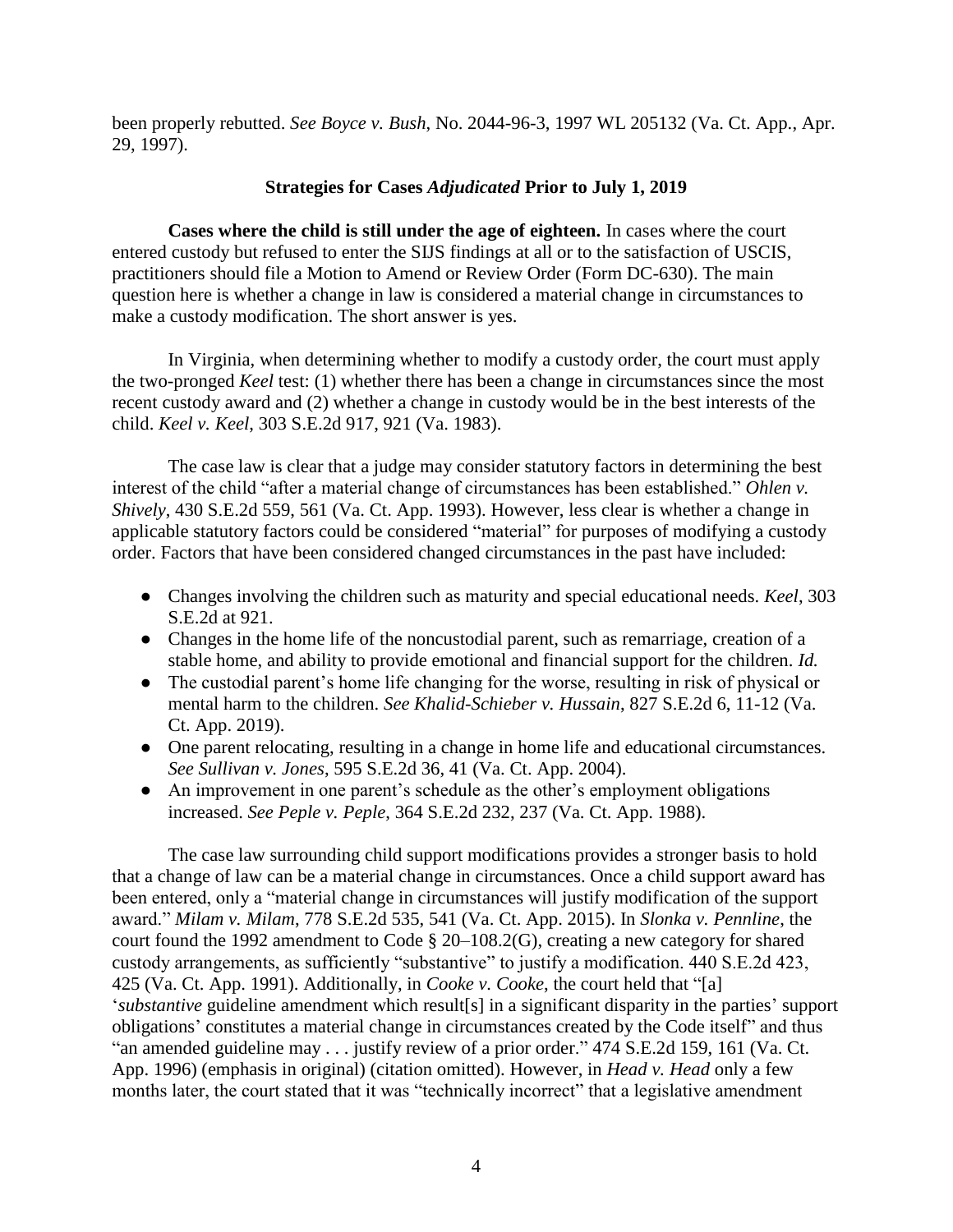could be a material change in circumstances and rather was an "exception." 480 S.E.2d 780, 785 (Va. Ct. App. 1997). Yet, the court in *Head* made no reference to *Cooke* in its ruling, and no case has ever directly overturned *Cooke*.

Although unpublished and thus not binding precedent, *Ford v. Johansen*, No. 1125-16-2, 2017 WL 487098 (Va. Ct. App. Feb. 7, 2017), suggests a way to resolve the discrepancy between *Cooke* and *Head*. *Ford* acknowledges past confusion but holds that "regardless of the inconsistent nomenclature we have used, the standard for a legislative change requiring a circuit court to revisit a prior child support award has remained the same. For a legislative amendment to the guidelines to require a circuit court to revisit a prior child support award, the legislative change itself must be substantive and significant." *Ford*, 2017 WL 487098, at \*8.

*Ford* concluded that a change of law itself *is* a changed circumstance if it meets the substantive and significant test. *Id.* The holding appears to go even further than *Cooke*, which held that a material change in circumstances can be "created" by a legislative change. 474 S.E.2d at 161. Therefore, in light of the newly enacted legislation, filing a Motion to Amend or Review Order would be proper.

Lastly, if the court already awarded custody without the SIJS findings, it may be wise to move to amend custody through a different angle. For example, if the custodial parent married and the minor is now living with the custodial parent and stepparent, the stepparent can join in on the amended petition. In that case, the change of circumstances to amend the petition could be the result of a marriage. The stepparent may even want to adopt the minor<sup>2</sup> in which case the findings could be woven into the adoption order.

**Cases where the child is over the age of eighteen.** USCIS has routinely denied cases where the court entered a final order after the child turned eighteen, even though several Virginia statutes permit J&DR courts to modify orders after the child turns eighteen. USCIS denial language usually states that because the minor reached the age of majority on or before the date of the court order, the court lacked authority to determine parental custody. Thus, the best practice is to have the order entered before the child turns eighteen. Where this is not possible, consider seeking a *nunc pro tunc* order.

While there is not a *nunc pro tunc* statute in Virginia specifically referring to custody, some jurisdictions are amenable to entering such an order to make the record "speak the truth." *Council v. Commonwealth*, 94 S.E.2d 245, 247 (Va. 1956). The court may use its inherent power to amend the record when "the justice and truth of the case requires it." *Id.* at 248. *See also* Va. Code Ann. § 16.1-227 (2019) (granting courts "all necessary and incidental powers and authority, whether legal or equitable in their nature."). Furthermore, in *E.C. v. Virginia Dep't of Juvenile Justice*, the court held that a case is not moot where an actual controversy remains. 722 S.E.2d 827, 831 (2012). In the SIJS context, courts may assert that a case is moot if custody has already been awarded because there is no remaining case or controversy. However, the collateral consequence of immigration protection as a result of abuse, neglect, or abandonment is a

 $\overline{a}$ 

 $2$  It is important that you seek the advice of an adoption attorney if pursing this option. Whether the child's country of origin is a signatory to the Hague Convention will determine what steps are required for the adoption.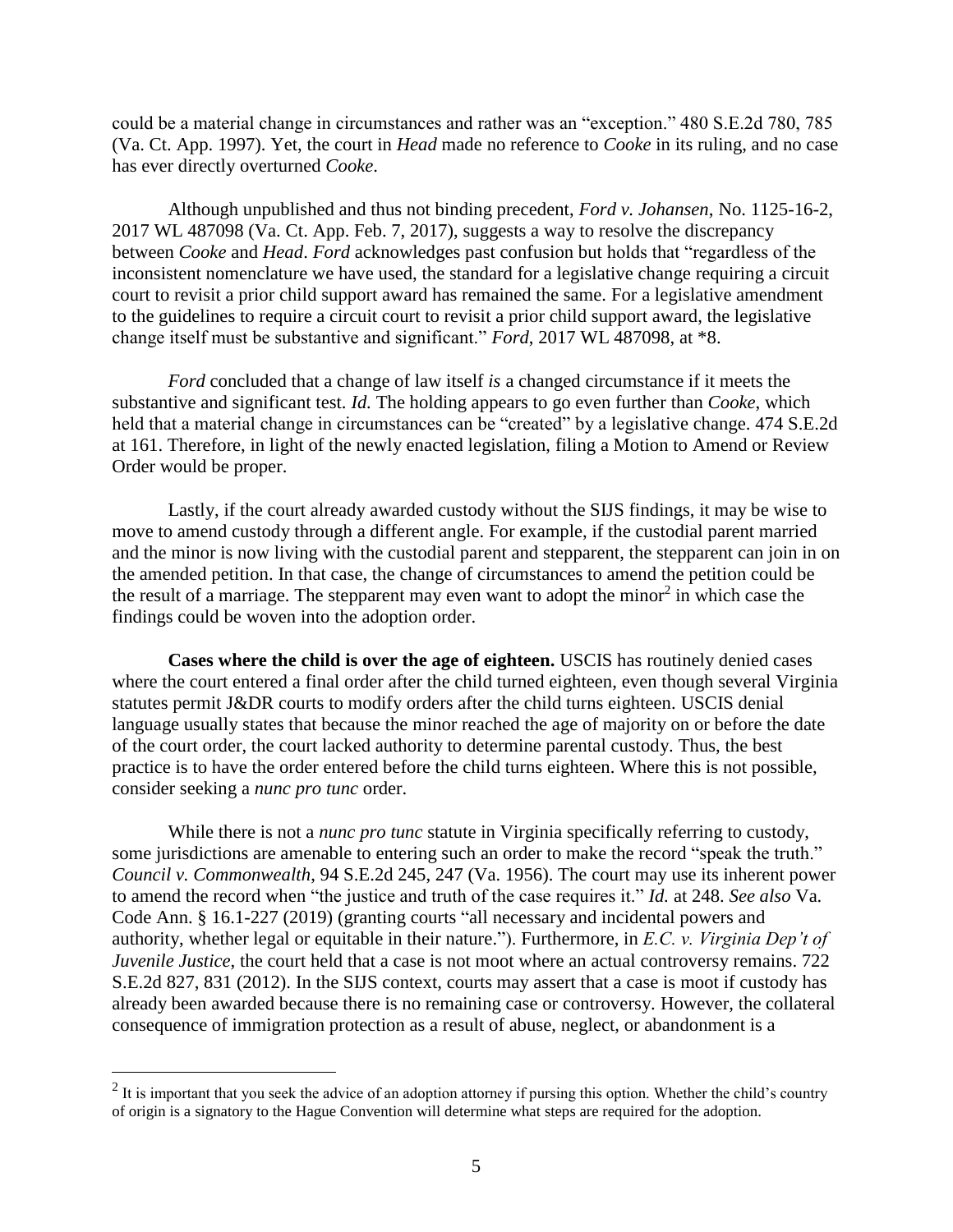remaining case or controversy that renders the case not moot. Thus, under *E.C.*, the court may exercise such powers.

**RFEs, NOIDs and Appeals.** If for some reason you are unable to finalize the order until after the minor's eighteenth birthday, argue the following Virginia statutes which give J&DR courts' judges authority to enter orders after the child turns eighteen.

• Section 20-146.13 of the Code of Virginia states:

a court of the Commonwealth that has made a child custody determination consistent with § 20-146.12 or 20-146.14 has exclusive, continuing jurisdiction as long as the child, a parent of the child, or any person acting as a parent of the child continues to live in the Commonwealth.

This means that so long as a Virginia J&DR court made an initial child custody determination before the child turned eighteen, it has the authority to take exclusive, continuing jurisdiction as long as the parent of the child continues to live in Virginia.

• Section 16.1-242 of the Code of Virginia states that when:

jurisdiction has been obtained by the court in the case of any child, such jurisdiction, which includes the authority to suspend, reduce, modify, or dismiss the disposition of any juvenile adjudication, may be retained by the court until such person becomes 21 years of age, except when the person is in the custody of the Department.

Based on this Code of Virginia section, a Virginia judge may modify any finding until the child turns 21 and thus may rely on the immigration law definition of a child, contrary to what the RFEs, NOIDs and denials assert.

Despite this law, beginning in 2018, USCIS took a major departure from the way they used to handle SIJS application and began denying cases where a judge entered a final order regarding children between the ages of 18 and 21. There were successful class action law suits filed in several states, like New York, California and Washington, challenging these denials. For example, a judge in New York issued an injunction in March 2019 halting this major change by USCIS and granted class status to the plaintiffs, allowing them to proceed anonymously. *R.F.M. v. Nielsen*, 365 F. Supp. 3d 350, 383 (S.D.N.Y. 2019). *See also Moreno Galvez v. Cissna*, 2:19 cv-321 (W.D. Wash., filed Mar. 5, 2019), *available at* [https://www.nwirp.org/wp](https://www.nwirp.org/wp-content/uploads/2019/03/Moreno-Galvez-v-Cissna-_-Complaint.pdf)[content/uploads/2019/03/Moreno-Galvez-v-Cissna-\\_-Complaint.pdf.](https://www.nwirp.org/wp-content/uploads/2019/03/Moreno-Galvez-v-Cissna-_-Complaint.pdf) Ultimately, various courts have ruled against USCIS's decisions denying SIJS due to orders entered between the ages of 18 and 21, but only in the context of a class action lawsuit.<sup>3</sup>

 $\overline{a}$ 

<sup>&</sup>lt;sup>3</sup> If anyone has received denials due to the judge entering the final order between the ages of 18 and 21, please email rachel@poarchlaw.com.